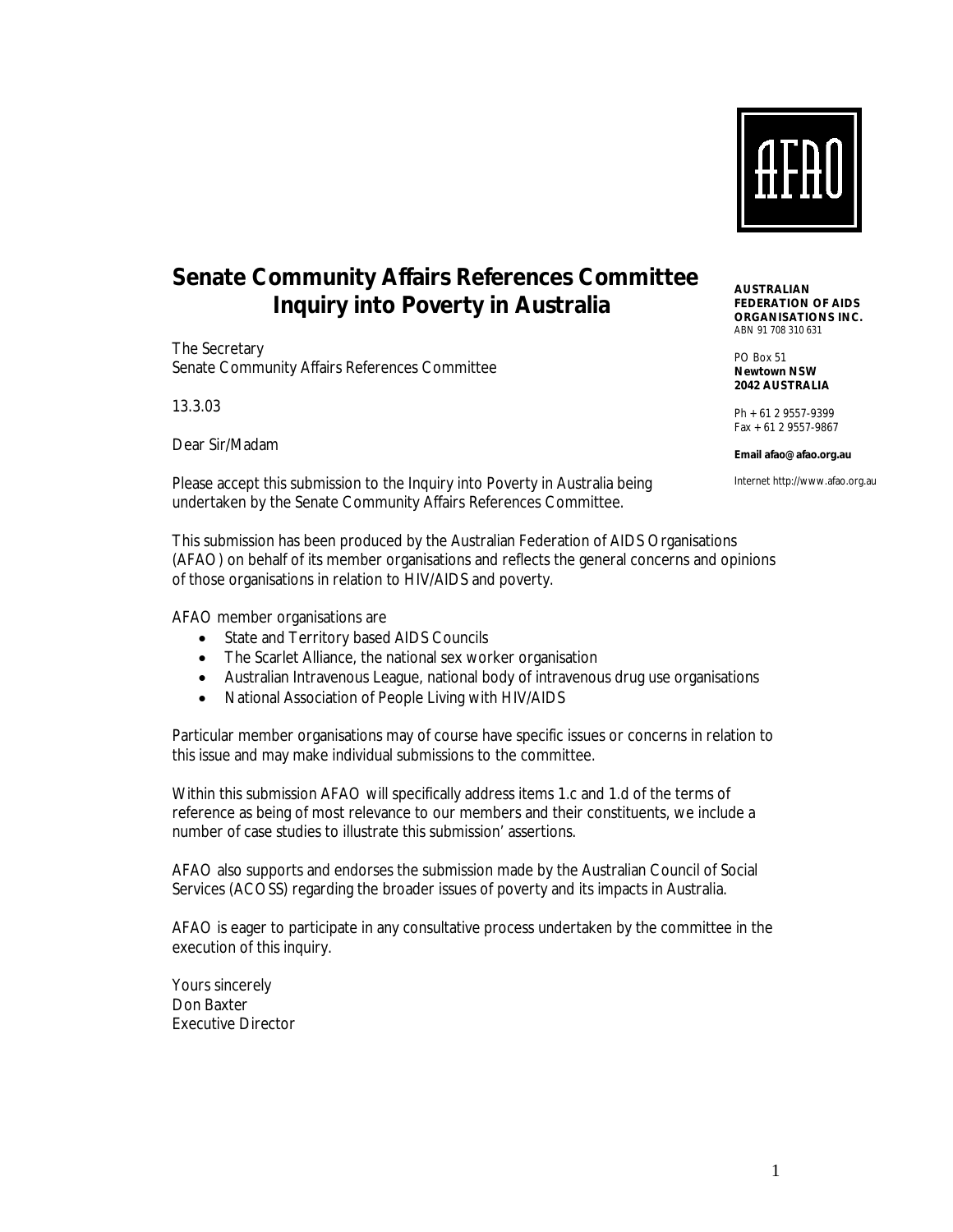# **AFAO Submission to Senate Community Affairs References Committee Inquiry into Poverty in Australia**

#### **Terms of Reference**

**1.c the effectiveness of income-support payments in protecting individuals and households from poverty.** 

Up to the  $30<sup>th</sup>$  of June 2002, 22,107 Australians have been diagnosed as having HIV infection. In September of 2002 15,923 of these people were living with HIV/AIDS.

30% of people living with HIV and AIDS live below the poverty line, of which 50% are not in paid employment. However, 55% of in receipt of a government benefit still live below the poverty line. Of particular concern, particularly in light of proposed changes to the lone parent pension, 45.7% of HIV positive women live below the poverty line, compared to 28.7% of men.<sup>1[1]</sup>

This alarming reality has a number of equally alarming consequences.

56.8% of people living with HIV/AIDS find it very difficult to meet the costs of housing, be that rent or mortgage. 54.4% of people living with HIV/AIDS find it very difficult to meet the costs of food, 51% find it very difficult to meet the costs of transport, and 43.9% find it very difficult to meet the costs of medical services.<sup>2[2]</sup> There must be a basic level of support for disadvantaged people by raising social security payment rates above the poverty line.

People experiencing significant physical or psychological impairment as a result of HIV infection are dependent upon the Disability Support Pension (DSP), and its associated concessions, in order to maintain an adequate standard of living.

These statistics quoted from the HIV Futures 2 study reinforce the position that whatever changes are made to the Australian Welfare system any diminishment of the current level of income support to those receiving the DSP and other welfare payments is unacceptable.

Given the variable nature of the course of HIV illness and the direct and indirect side effects of current HIV/AIDS treatments people with HIV may have to move in and out

l

 $1<sup>[1]</sup>$  HIV Futures II Report by the Australian Research Centre in Sex, Health and Society, LaTrobe University, p100-102

 $^{2[2]}$  Ibid., p103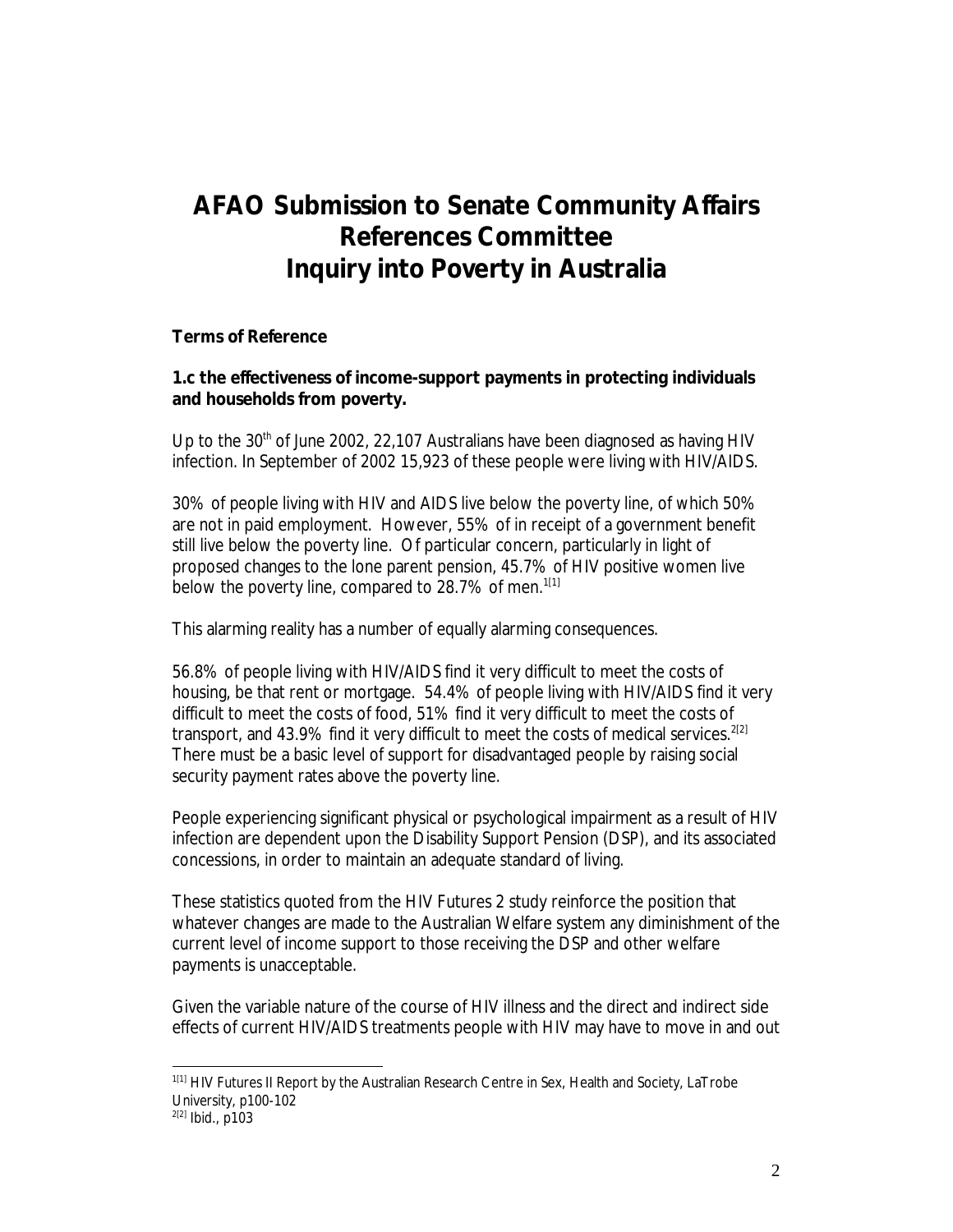of paid employment and the welfare system as the state of their health demands. This situation also applies to people living with a range of other conditions and disabilities.

If a person living with HIV/AIDS is to avoid periods of financial hardship or privation the welfare system must be sufficiently flexible to enable this movement to occur seamlessly and without unnecessary distress for the person concerned. In order to be flexible the system must possess an understanding of the fluctuating degrees of wellness and illness that is experienced due to chronic health conditions such as HIV/AIDS.

Whilst the DSP provides the recipient with financial resources to obtain the basic requirements of food and shelter it is only when combined with a number of other benefits and concessions that the person living with HIV/AIDS may adequately cover all their basic life and health requirements.

These concessions and benefits include:

- Pharmaceutical Benefit Scheme (PBS).
- Travel concessions.
- Housing and rental assistance.
- Concessions on rates and other local and state payments.
- Reduced rates for telephone and other utilities.
- Mortgage relief.
- Discounted food and groceries through private, charitable and state run services.
- Pensioner discounts on social participation opportunities.
- Emergency cash relief, bill and rent payments, provision of nursing and household equipment by charitable and other non-government organisations and services.

Recent proposals by the Government to change the structure and nature of Welfare payments, which would have the effect of removing a percentage of people currently receiving the DSP to Newstart and other jobseeker payments alarms AFAO and other disability groups to react with alarm.

If enacted such proposals would:

- Shift welfare recipients from DSP to Newstart resulting in a reduced basic payment.
- Make people with HIV/AIDS and other disabilities ineligible for the range of other benefits and concessions necessary to sustain even the most basic quality of life.

The predictable results would be:

- More people with HIV/AIDS living in poverty.
- Poorer health outcomes arising from the increased anxiety and stress for people already living with a life threatening condition.

Any future changes that are to occur as part of the Welfare Reform agenda must incorporate these considerations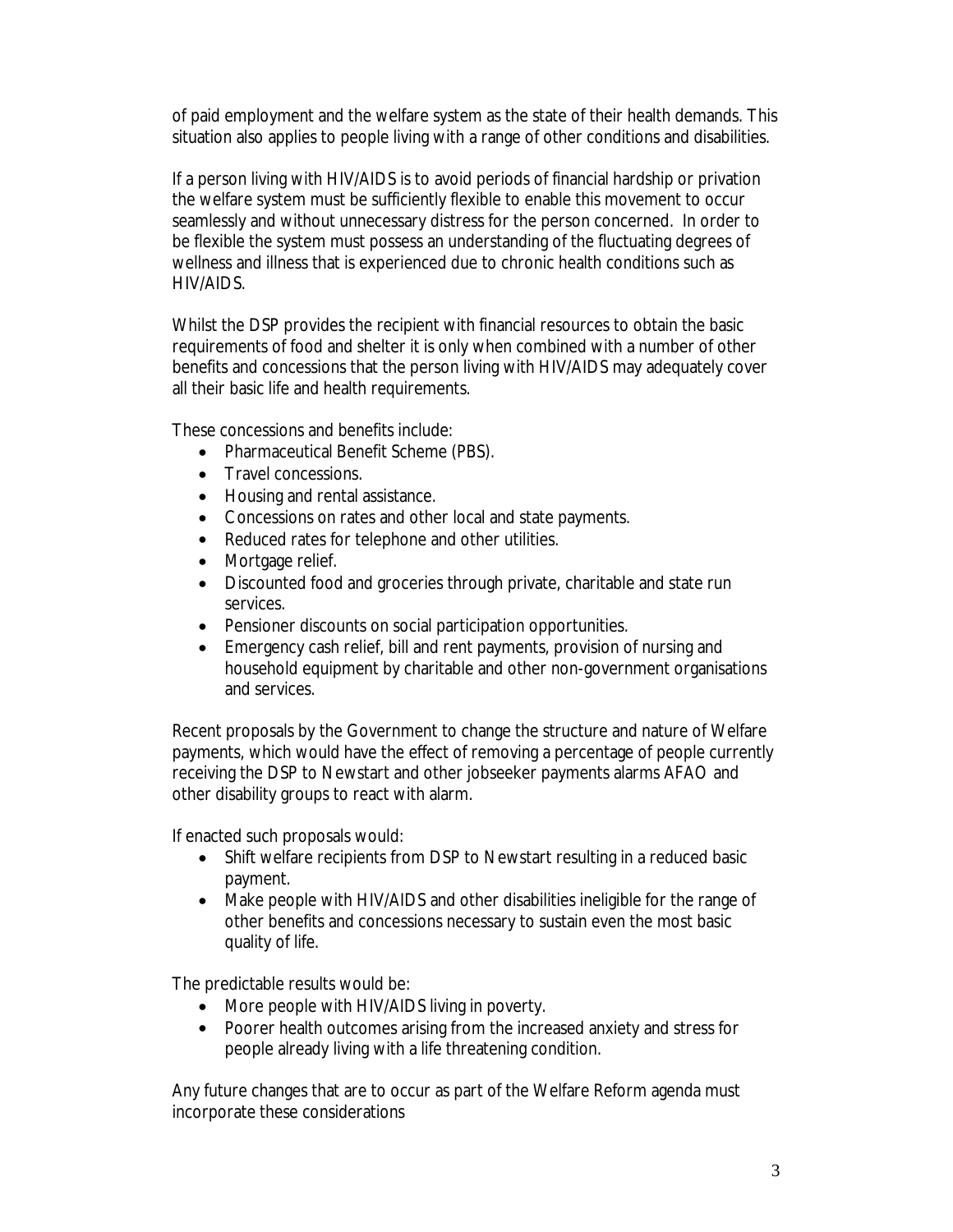### **1.d The effectiveness of other programs and supports in reducing cost pressures on individual and household budgets, and building their capacity to be financially self-sufficient**

For a significant percentage of people living with HIV/AIDS in Australia, as for people living with other chronic health conditions, the financial and material support of nongovernment, community based organisations has been key to their ability to maintain an acceptable standard of living and health. These organisations have bridged the gap between government income support payments and what is required in order to do more than to just exist.

Community based organisations, which carry out fundraising in order to provide a range of financial support services to their clients have been in existence since the earliest days of the HIV epidemic in Australia. These organisations may be specialist HIV services or be a subsidiary of mainstream community support services and charities.

An example of a HIV specific, community based organisation is the Bobby Goldsmith Foundation (BGF). Founded in Sydney by members of the gay community it has been providing a range of practical support services to people living with HIV/AIDS across NSW since the first cases of AIDS were diagnosed in Sydney.

To be eligible for services from BGF a person has to be receiving or eligible to receive the DSP or other government benefit.

In 2001 –2003 1 in 6 HIV + people in NSW used a BGF service, as did half of all people in NSW with an AIDS diagnosis.

BGF service to clients included:

- Providing at least one financial assistance cheque to 961 individual clients.
- Conducted 726 Financial Counselling sessions
- Provided supported housing to 35 people who were homeless or facing homelessness
- Making 36 grants for training and development of small businesses to assist people with HIV/AIDS build a future.

While BGF now receives government funding for specific projects such as provision of supported accommodation, the majority of its funding is still derived from community fundraising. Similar support is offered in other states and territories by AIDS Councils and PLWHA groups..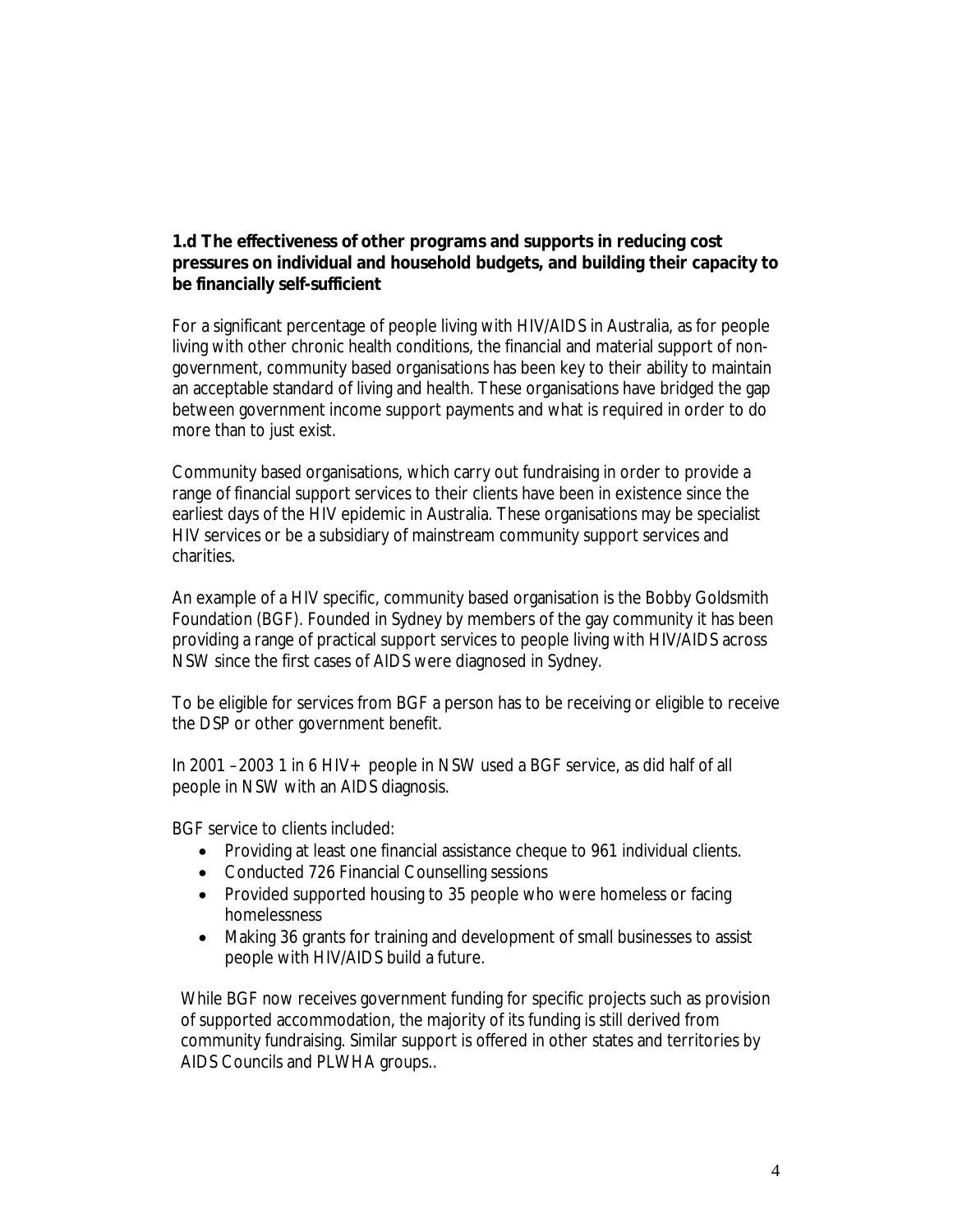In any future changes planned for the Australian Welfare system consideration must be given to the role carried out by non-government support services that in many cases allow people receiving welfare payments to do more than survive.

## **Case Studies**

In order to more fully illustrate the impact of possible changes to the Welfare System on people living with HIV/AIDS the following case studies have been compiled. All case studies are derived from the lives of actual people living with HIV/AIDS. Names and some localities have been changed.

#### **1. Clarke**

Clarke is 32 years old and tested positive for HIV 8 years ago. He has been taking Combination Therapy to treat HIV for 4 years.

He lives alone in an inner city suburb of Melbourne in Government Housing accommodation.

He has been a recipient of the DSP for 3.5 years. He had to give up work after a series of serious infections as well as a diagnosis of depression left him weak and lacking the required physical and psychological energy to maintain consistent attendance. After commencing combination therapy Clark experienced as side effects chronic Diarrhoea, Nausea and Peripheral Neuropathy.

Clark has managed to survive on the DSP supplemented by periodic recourse to charitable organisations that have assisted him with payment of essential, overdue bills, replacement or repair of household equipment and purchase of food.

He receives a rental subsidy and purchases his prescription treatments under the Pharmaceutical Benefits Scheme.

Income per fortnight:

DSP: \$311.50

Expenses per fortnight:

Rent: \$97.40 Electricity: \$22 Phone: \$30 Food: \$200 Transport: \$14.40 Funeral Fund: \$11.70 Treatments: \$14.00 Credit Card payments: \$12.50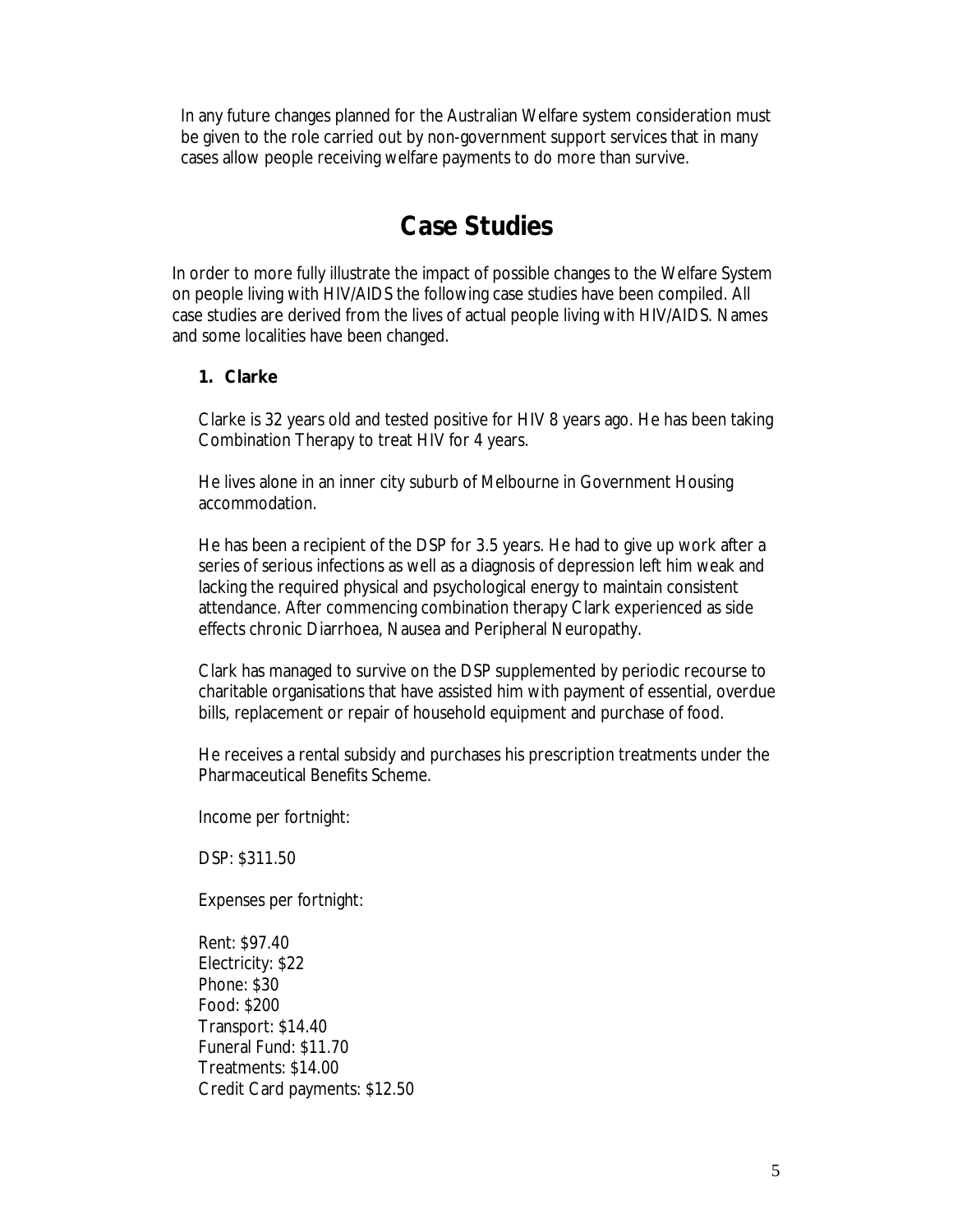#### *Impact on Clark:*

Clark generally manages to survive, although at a very basic manner, on the DSP with periodic assistance from charitable institutions. However, if he were to lose concessions on the cost of his essential HIV drugs, travel and utility bills he would be unable to maintain himself financially.

#### **2. Stefan**

Stefan is 41 years old and tested positive for HIV 5 years ago. He has been taking combination therapy to treat HIV for 3 years.

He lives alone in the inner western suburbs of Sydney.

He is employed by a community organization for 3 days a week. He is also in receipt of the Disability Support Pension. He finds with the combination of these two sources of income he can live a satisfactory if frugal life.

Currently as a result of being on the DSP his treatments are covered by the PBS and cost him \$10 a month.

As a result of the side effects from the drugs he has been taking to control HIV disease such as Lipodystrophy and bouts of Constipation alternated with Diarrhoea he finds it difficult to sustain the energy levels required for the 3 days of paid work he currently carries out, frequently having to take sick leave or otherwise reorganise the days he works.

Income per fortnight:

Income: \$850 gross DSP: \$200 NSW Department of Housing Special Rental Subsidy: \$150

Expenses per fortnight:

Rent: \$280 Electricity: \$32 Phone: \$40 Food: \$150 Fares to and from work: \$6.60 Personal care: \$13 Non-prescription health products: \$16 Health Maintenance costs (yoga class, massage) \$44 Treatments: \$5 Pet care: \$25 Newspapers, Internet: \$52 Clothing: \$25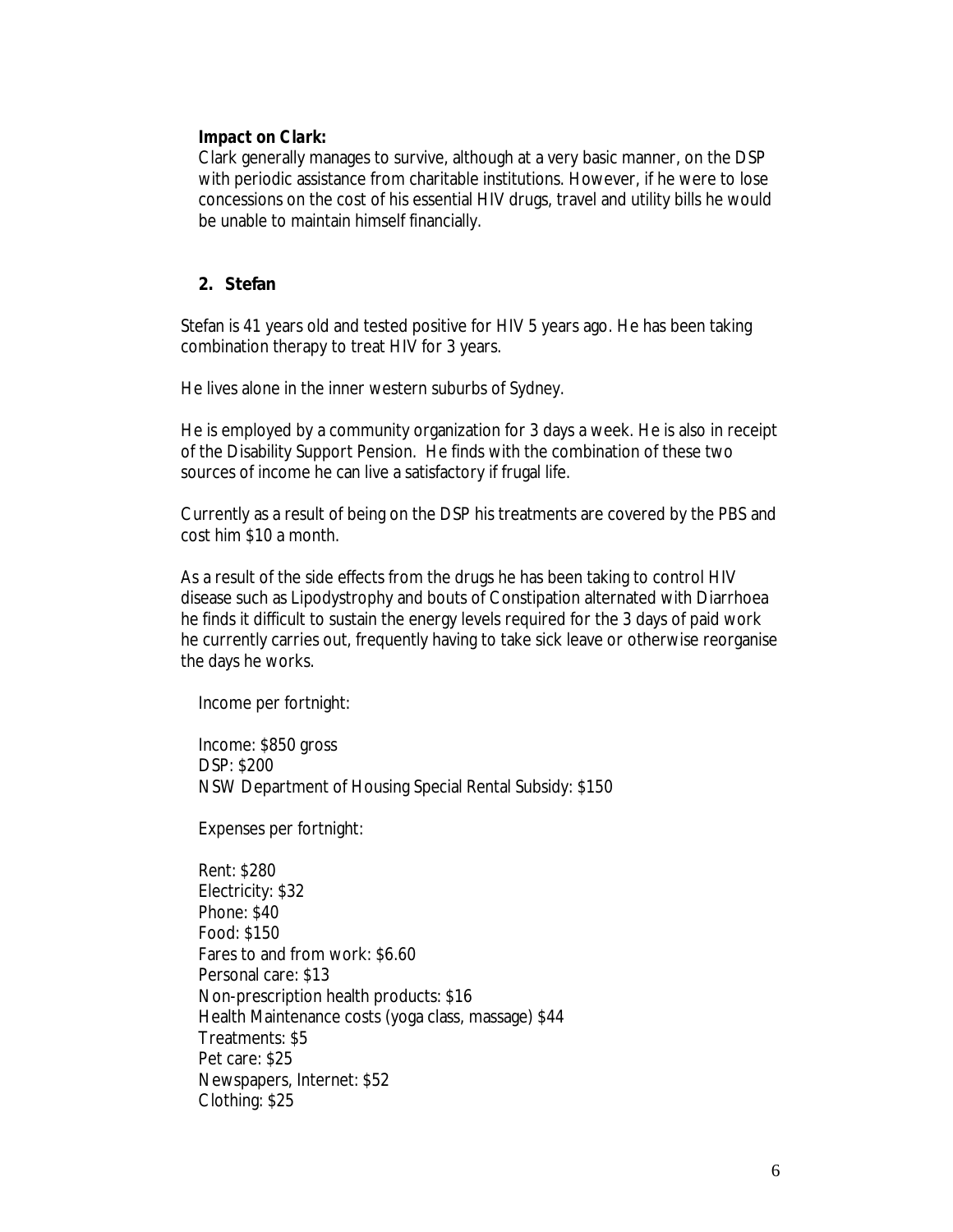Incidentals: \$50 Entertainment: \$50

Total: \$788.60

#### *Impact on Stefan:*

As well as relying on paid employment to provide financial independence Stefan receives enormous psychological benefit from being able to participate in society and interact with people on a regular basis through his job for a community organization. Whilst the organization that employs him is able to accommodate Stefan's requirements around hours worked, the recently proposed changes to DSP eligibility would see Stefan inappropriately moved from the DSP to a NewStart scheme or forced to give up paid employment altogether in order to remain eligible for the DSP and its accompanying essential concessions.

#### **3. Amanda**

Amanda is 32 years old and tested positive for HIV 5 years ago. She has a 12-monthold baby. She is originally from Perth and now lives in a house in the Western Suburbs of Sydney with her partner who is HIV negative and employed on a full time basis.

She had been on combination therapy for 3 years but suspended treatment during her pregnancy. She is about to recommence combination therapy.

Amanda carries out voluntary work for a HIV advocacy organization when her health and child care arrangements allow.

Due to the lack of any public transport infrastructure where Amanda and her family live they have to maintain and run a car. Amanda's family and other social support networks are largely still located in Perth resulting in a lack of unpaid childcare being available to Amanda.

Whilst Amanda is registered as having been approved for the DSP she currently receives no payments due to the income derived from her partners full time employment.

#### *Impact on Amanda and her family:*

The expenses for the family would increase to an untenable level in the event of Amanda being removed from the DSP and its associated PBS concession and with the projected price rise in drugs currently listed on the PBS.

### **4. Ken**

Ken is 29 years old and tested positive for HIV 7 years ago. He lives with friends in a house in the hinterland of the Sunshine Coast in QLD. He is in receipt of the DSP and has semi regular casual work in a friend's gift shop, when his health allows.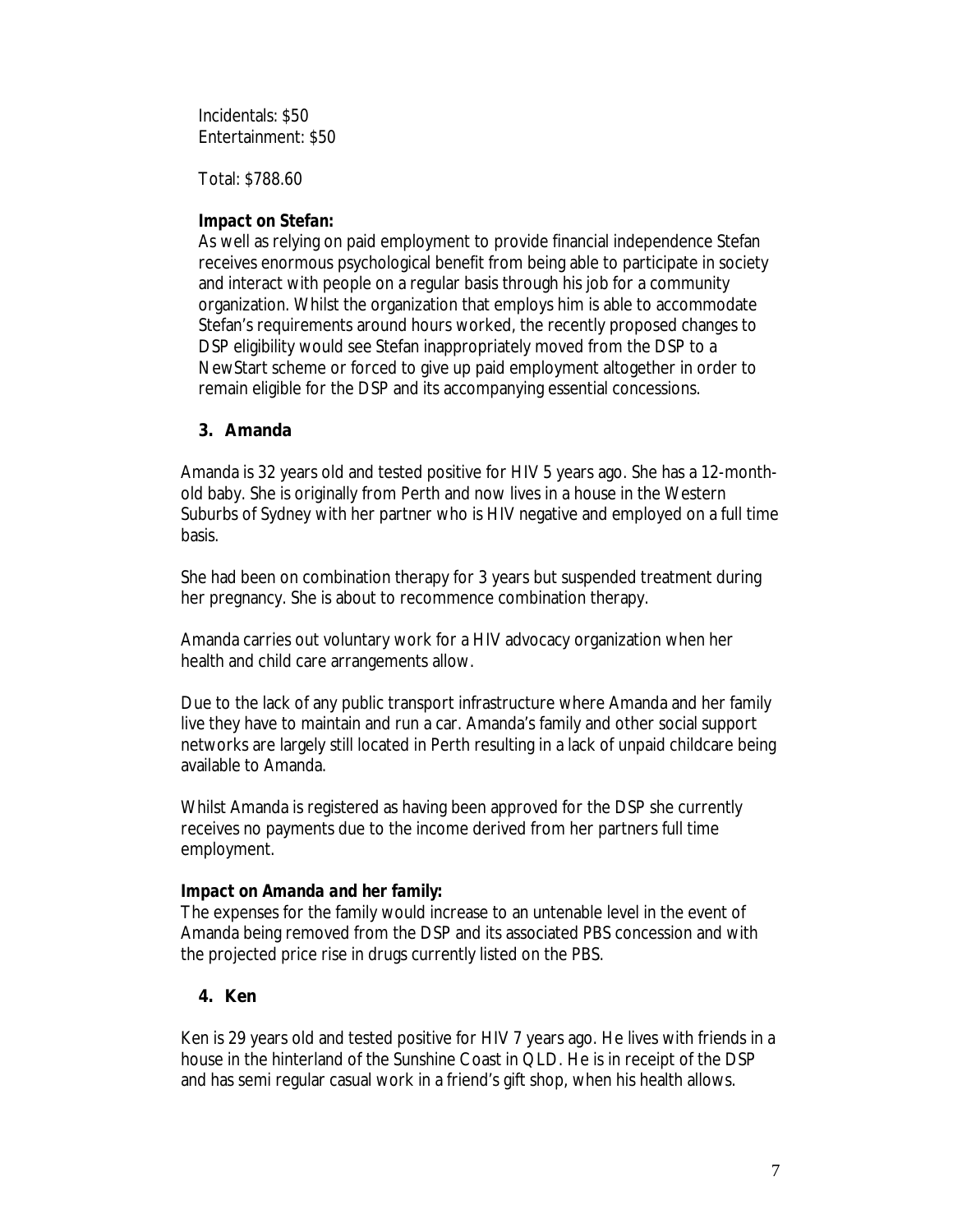Due to the fact that Ken lives on a rural property several kilometres from the nearest small town and several hours drive from the nearest large regional centre he has found it necessary to continue to maintain and run a car. Unforseen expenses such as major car repairs may seriously impact Ken's ability to meet other necessary expenditures.

Ken is not currently taking antiretroviral HIV treatments however he is utilising a number of complementary therapies along with conventional medicines to treat a number of minor infections and conditions.

Available employment opportunities in the region in which Ken lives are generally low and combined with the fact that Ken's HIV diagnosis has become well known in the area even if his health allowed any chance for greater employment would be limited by discrimination.

Income per fortnight:

DSP: \$260.00 Wages: \$50.00

Expenses per fortnight:

Rent: \$25.00 Utilities; \$20.00 Food: \$70.00 Complimentary therapies: \$150.00 Non-PBS pharmaceuticals: \$50 Petrol and other car maintenance: \$137.00 Personal care: \$20.00

Total: \$472.00

#### **5. Mario**

Mario is 43 years old and lives with his partner with whom he is paying off the mortgage on a house. Both he and his partner are HIV positive and are using combination therapy.

Mario after suffering major debilitation due to treatment side effects, had been assessed as eligible and been approved for the DSP. He is not receiving payments, as he has been well enough to be working 38 hours a week for the past 3 months. His approval for the DSP however also qualifies him for a concession on the cost of his prescribed treatments under the PBS. Being on the DSP also makes him eligible for concessions on council rates, phone bill, electricity costs, and fares.

Recently proposed changes to his eligibility for the DSP which most concern Mario and his partner are, with the rise in the cost of prescribed medication, which is currently covered under the PBS, if Mario is removed from the DSP he will no